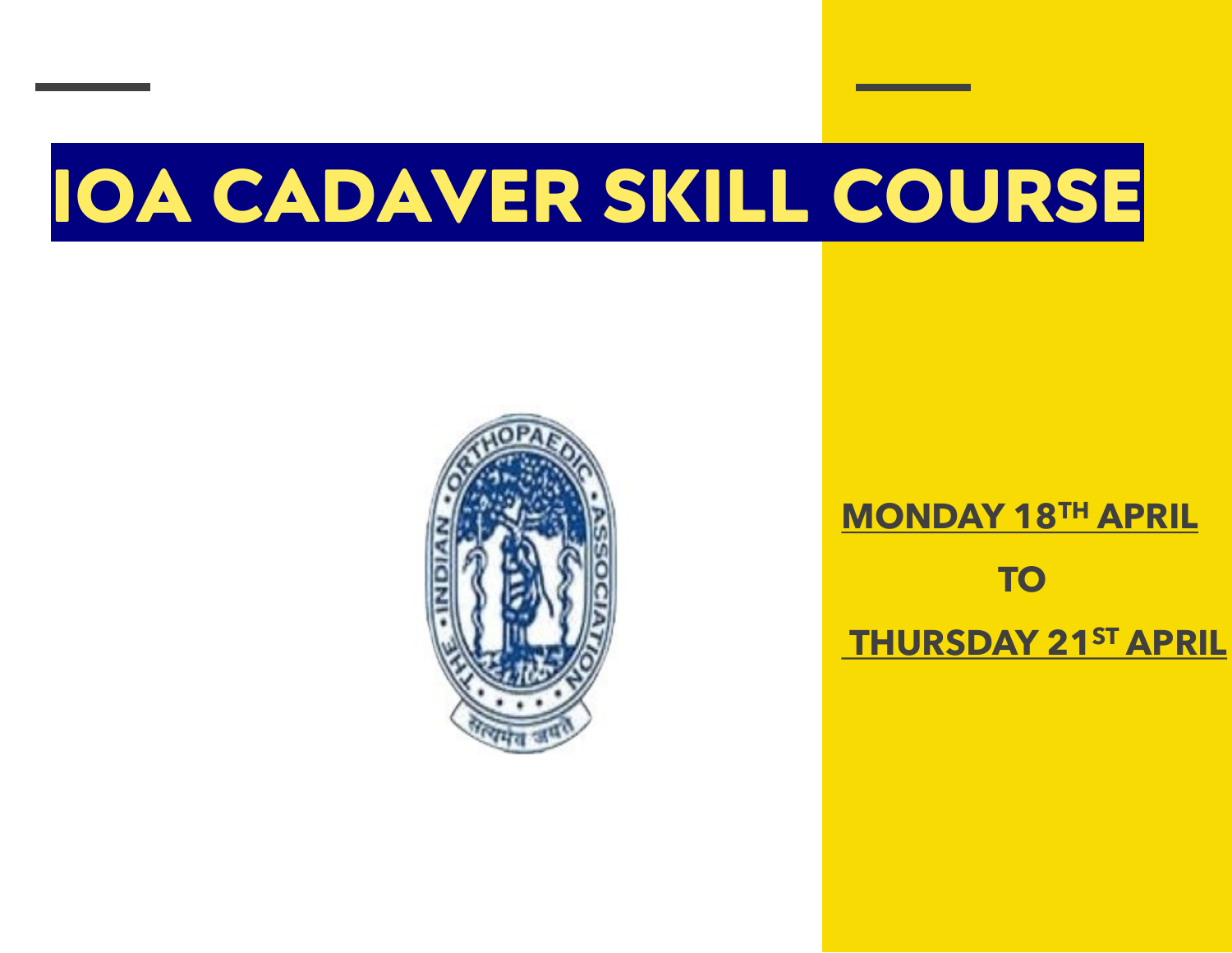# **IOA CADAVER SKILL COURSE**

Conventional Orthopaedic Surgical Training is largely based on the traditional model of long working hours, extensive exposure without a structured progression. Currently, with teaching institutes registering a high number of postgraduate trainees, exposure to surgeries to match with the needs of young surgeons has further diminished.

Simulation offers a potential solution to some of these challenges enabling rapid skill acquisition and progression to competency in a safe, structured and controlled environment remote from patients. Many safety-critical professions, most notably aviation, have long used simulation at early career stages to enable trainee pilots to achieve and demonstrate competency in the necessary skills before being allowed to take the controls of a real aircraft.

Cadaveric simulation (i.e.using deceased, preserved, or fresh donated human bodies) is a potentially promising modality for training as it offers the most realistic representation of human anatomy, with realistic tissue handling characteristics and haptic "real-touch" feedback. Cadaveric simulation adds educational value beyond that obtained in training by "stirring into practice" and "becoming through doing." In providing ultrarealistic representation of the space, ritualism, and costuming of the operating theatre, cadaveric simulation training enables the development of a range of nontechnical skills and sociocultural lessons of surgery.

The Indian Orthopaedic Association (IOA) feels the need of such cadaveric courses, where a level of competency certification can be considered if the participants successfully complete the course.

With the guidance & handholding of Senior Orthopaedic Faculty the delegates can hone their skills. Learning from cadaveric simulation can be broadly categorized into intrinsic surgeon-driven factors and extrinsic environmental factors. Intrinsic factors include participant ability to "buy-in" to the simulation exercise, willingness to push one's own learning boundaries in a "safe space" and take out on resident experience and selfreported confidence, with the greatest learning gains. Extrinsic factors include the opportunity to perform operations in their entirety without external pressures or attending seniors "takeover," leading to subjective improvement in participant operative fluency and confidence.

The IOA has curated a complete course for the Orthopaedic Surgeon including Upper & Lower Limb exposures, Spine, Arthroscopy, Hip & Knee Arthroplasty.

Soft Skills including Counselling, Consent, Adverse Event Handling and Workplace Ethics will be also discussed in the interactive sessions beyond the Surgical Skill Sessions.



DR RAMESH SEN PRESIDENT

DR NAVIN THAKKAR SEC GENERAL





DR ATUL SHRIVASTAV PRESIDENT ELECT

DR RAM CHADDHA VICE PRESIDENT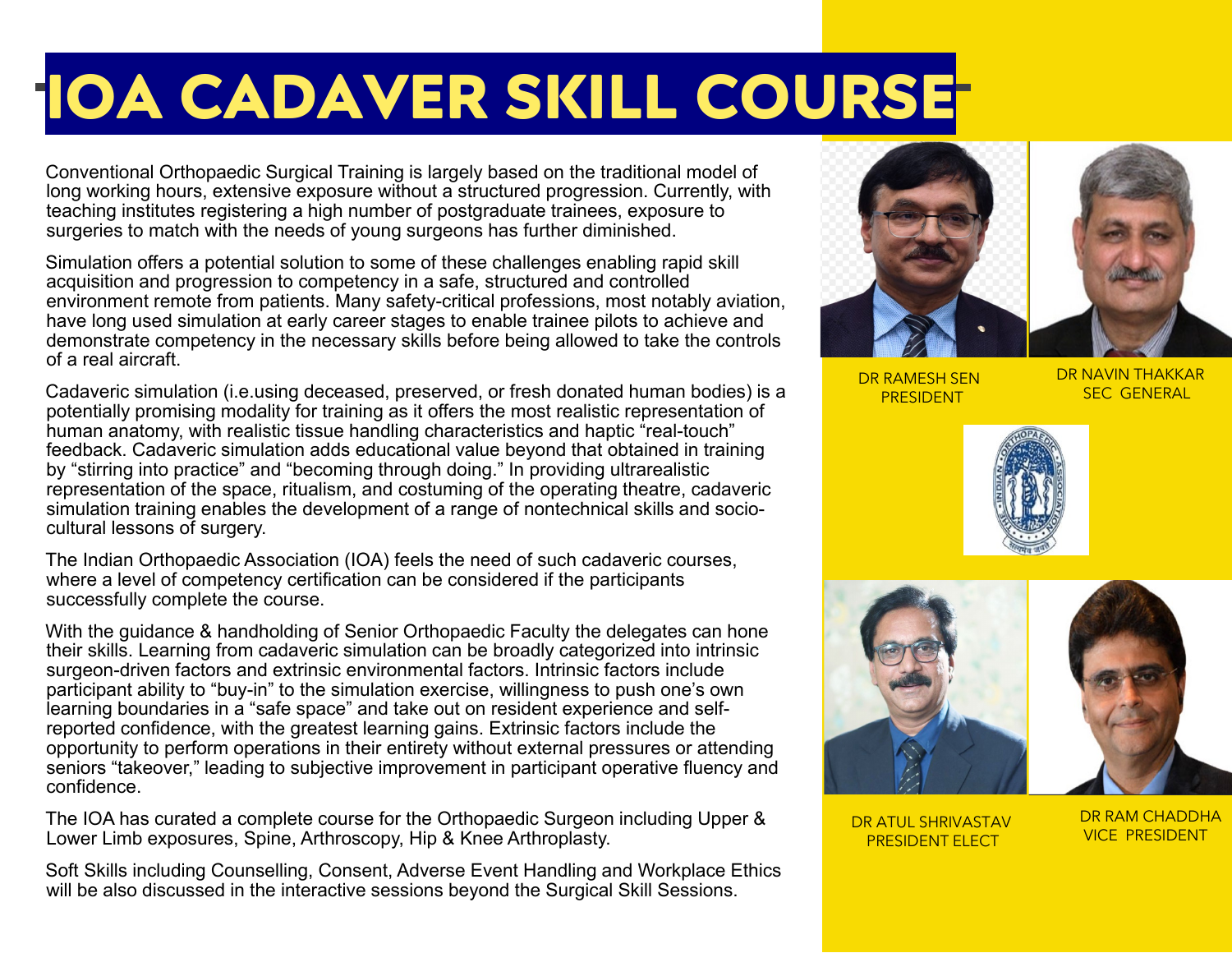| $8:00$ am          | <b>Registration + breakfast</b>                                                                                                                                                                                                                                        |                                           |
|--------------------|------------------------------------------------------------------------------------------------------------------------------------------------------------------------------------------------------------------------------------------------------------------------|-------------------------------------------|
| 8:45 to 9:00 am    | <b>Course introduction</b>                                                                                                                                                                                                                                             |                                           |
| 9:00 am to 5:00 pm | <b>Upper limb approaches</b>                                                                                                                                                                                                                                           |                                           |
|                    | Deltopectoral<br>Anterolateral approach<br>➤<br>to humerus, posterior<br>approach to elbow<br>Henry and Thompson<br>➤<br>approach forearm<br>Distal end radius<br>$\blacktriangleright$<br>approach<br>Saw bone workshop on forearm<br>plating and tension band wiring | <b>IOA</b><br><b>CADAVER SKILL COURSE</b> |
| 5:30 to 7:00 pm    | <b>Discussions / Interaction</b><br>Debridement in open<br>fractures<br>Compartment syndrome<br>Fasciotomy and<br>➤<br>spanning fixator<br>$\triangleright$ VAC application                                                                                            |                                           |
| 8:00 pm            | Dinner with discussion on soft skills                                                                                                                                                                                                                                  |                                           |

### **Dinner with discussion on soft skills**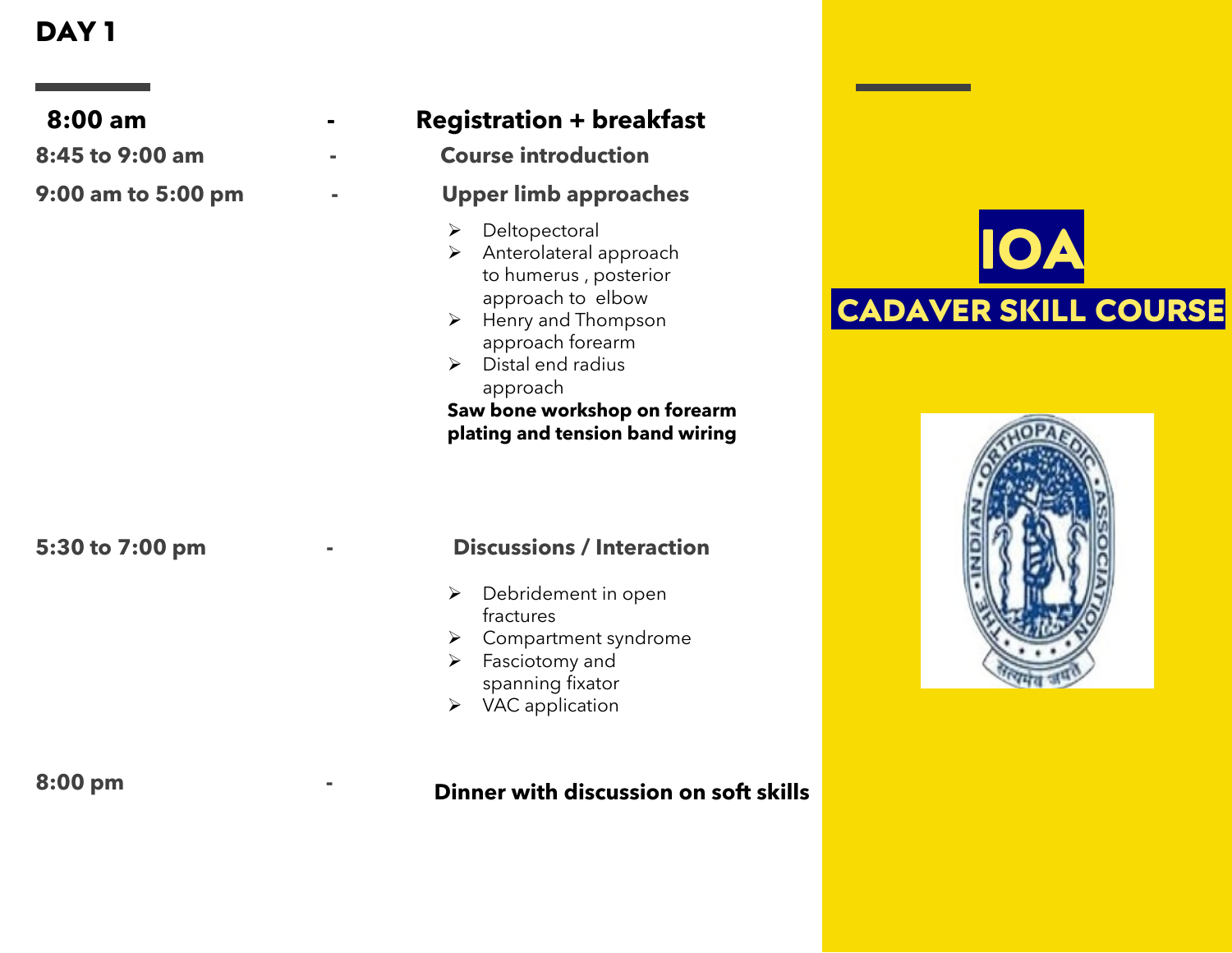**8:00 am - Breakfast**

**8:45 to 9:00 am - Briefing and feedback**

**9:00 am to 5:00 pm - Lower limb approaches**

- Smith Peterson
- > Swashbuckler
- $\triangleright$  proximal tibia : Posteromedial/ posterolateral/ anterolateral approach
- $\triangleright$  Distal tibia : anterolateral/ posterolateral

**Saw bone workshop on PFN and Ankle plate fixation** 

### **5:30 pm to 7:00 pm - Discussion**

- $\triangleright$  Removal of broken implants
- $\triangleright$  Surgical site infection





**8:00 pm - Dinner with soft skills discussion**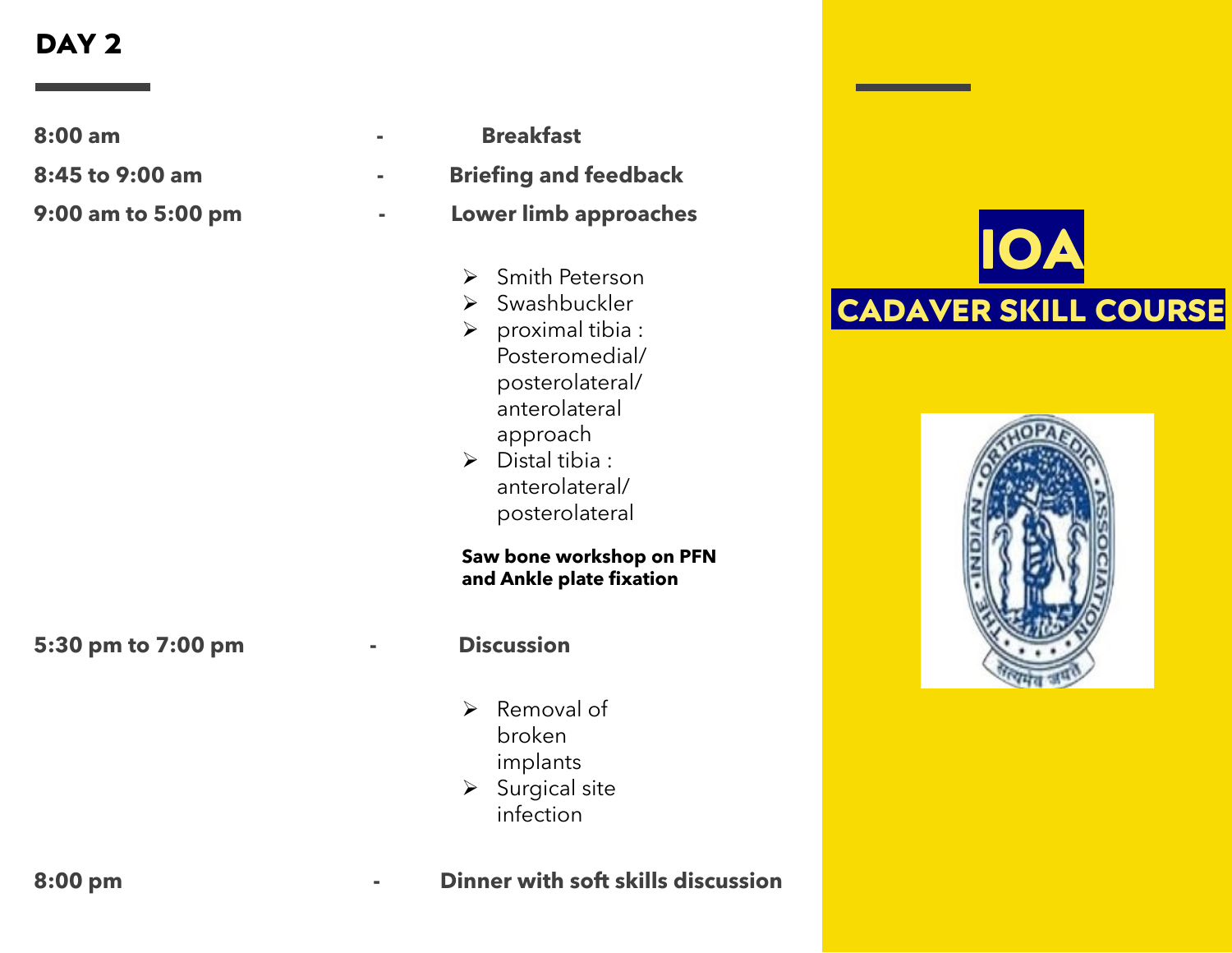- **8:00 am - Breakfast**
- 
- **8:45 to 9:00 am - Briefing and feedback**

**(participants will be allocated to 2 groups - spine and arthroscopy groups** 

**and will interchange at lunch time )**

**9:00 am to 5:00 pm -**

### **Spine**

- $\triangleright$  Patient positioning
- ▶ Approaches
- > Microdiscectomy/ Fenestration
- $\triangleright$  Microdiscectomy and pedicular fixation technique

**5:30 pm to 7:30 pm - Discussion** 

### **Arthroscopy**

- $\triangleright$  patient setup
- $\triangleright$  Familiarizing with instrumentation
- $\triangleright$  Portals/scope introduction
- $\triangleright$  Triangulation
- $\triangleright$  Visualizing all compartments
- ▶ Grasping loose bodies and trimming menisci

 $\triangleright$  MRI Knee and Spine



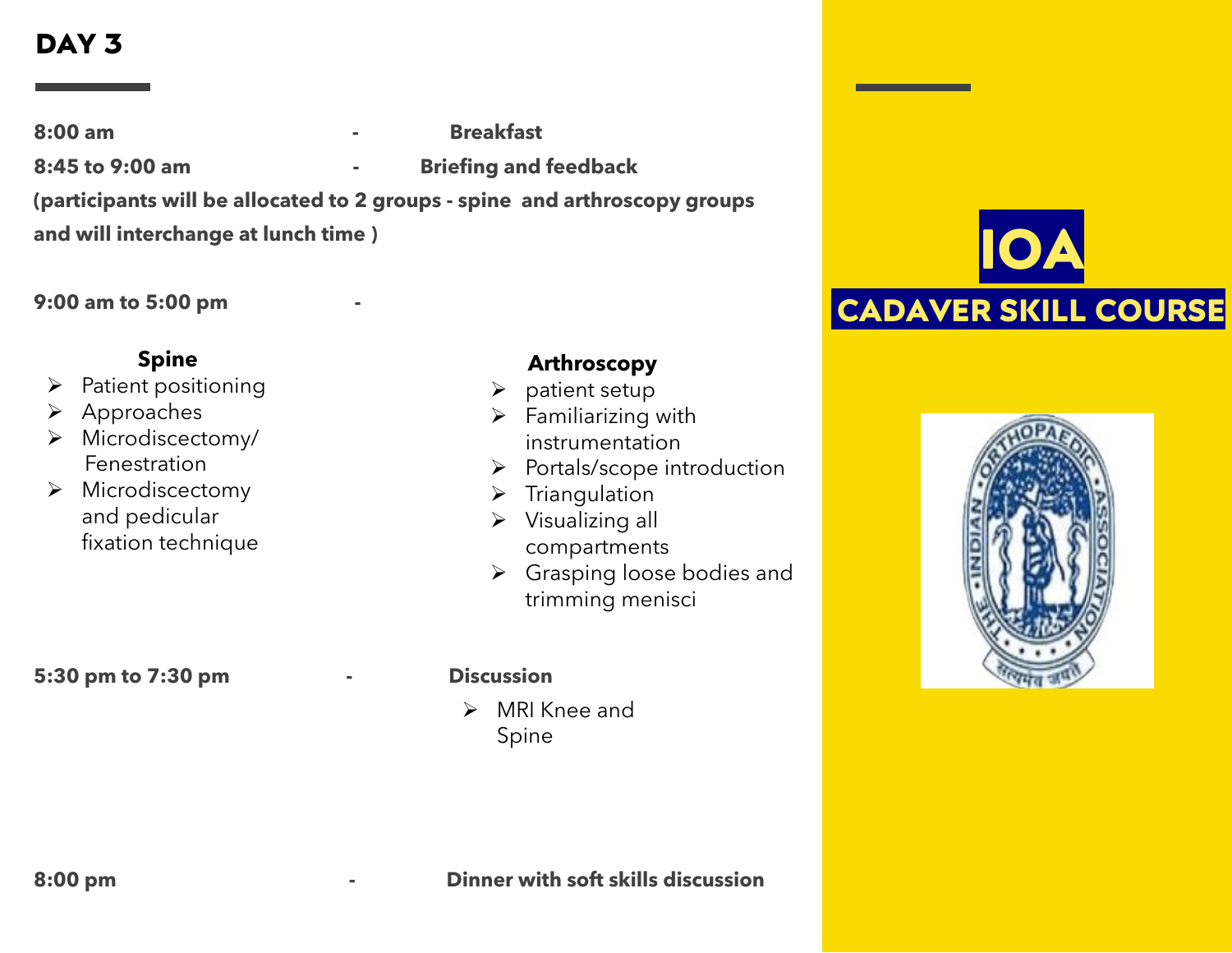**8:00 am - Breakfast 8:30am - Briefing and feedback (participants will be allocated to 2 groups - THA and TKA groups and will interchange at lunch time )**

### 8:45 am to 4:30 pm

### **THA**

- $\triangleright$  Posterior approach
- $\triangleright$  Dislocation of hip
- $\triangleright$  Neck cut
- $\triangleright$  Acetabular exposure
- $\triangleright$  Reaming
- $\triangleright$  Cup placement (version/inclination)
- $\triangleright$  Femur : broaching/sizing
- $\triangleright$  Reduction and checking stability

### **TKA**

- approach
- $\triangleright$  Releases for varus knee
- $\triangleright$  Releases for valgus knee
- $\triangleright$  Sequence of bony cuts
- $\triangleright$  sizing/aligning
- $\triangleright$  Patellar tracking





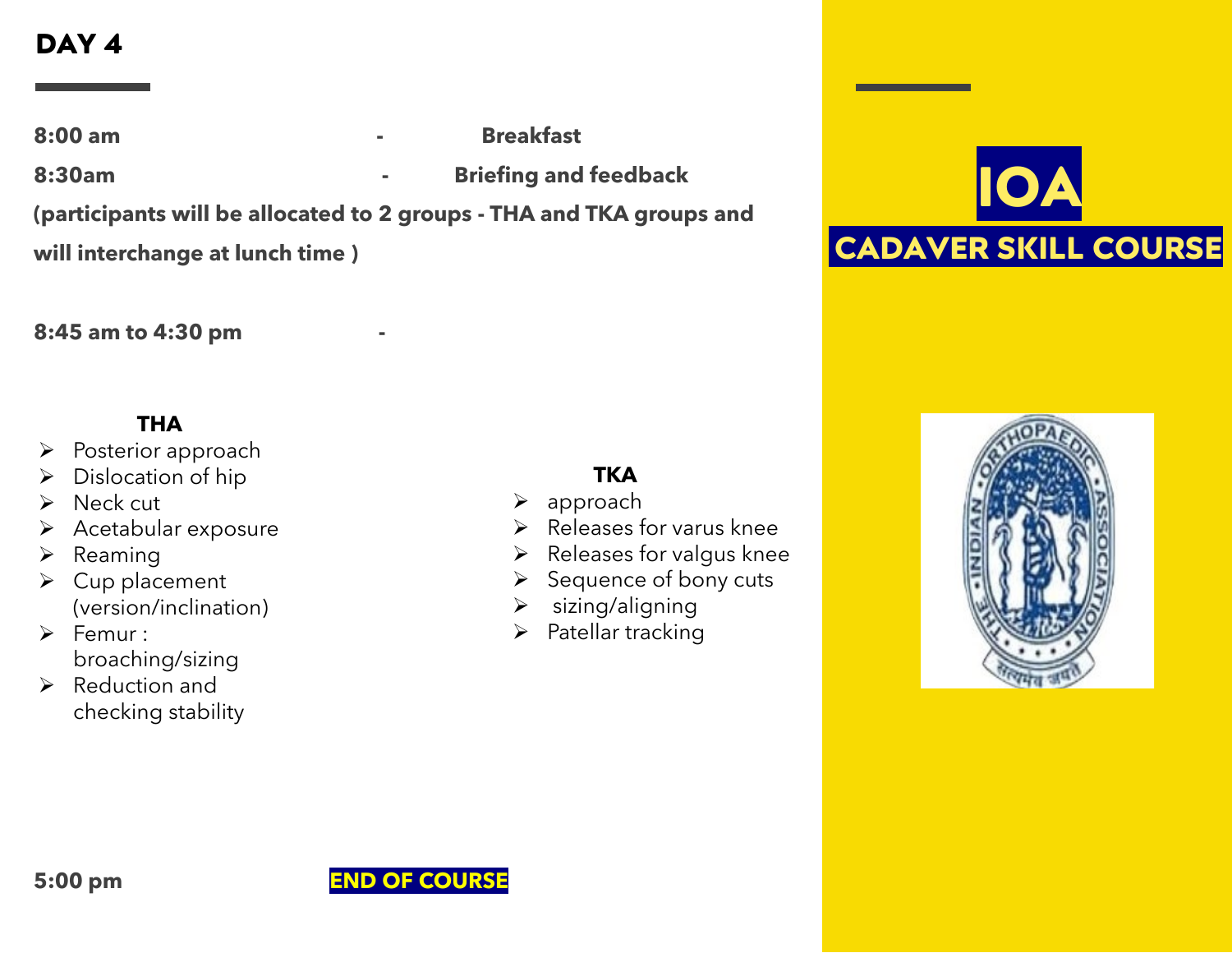# **IOA CADAVER SKILL COURSE**

# **LEAD FACULTY**



# **PRESIDENTIAL THEME COMMITTEE**



**COIMBATORE**



**DR VIVEK TRIKHA NEW DELHI**



DR M AJITH KUMAR MANGALORE



DR RAJESH GANDHI MUMBAI



DR MADHUSUDAN KUMAR PATNA



**DR RAM CHADDHA MUMBAI**



**DR SATISH SHERVERGAR BENGALURU**







**DR NARAYAN HULSE BENGALURU**



DR AJOY SM BENGALURU COURSE CO-ORDINATOR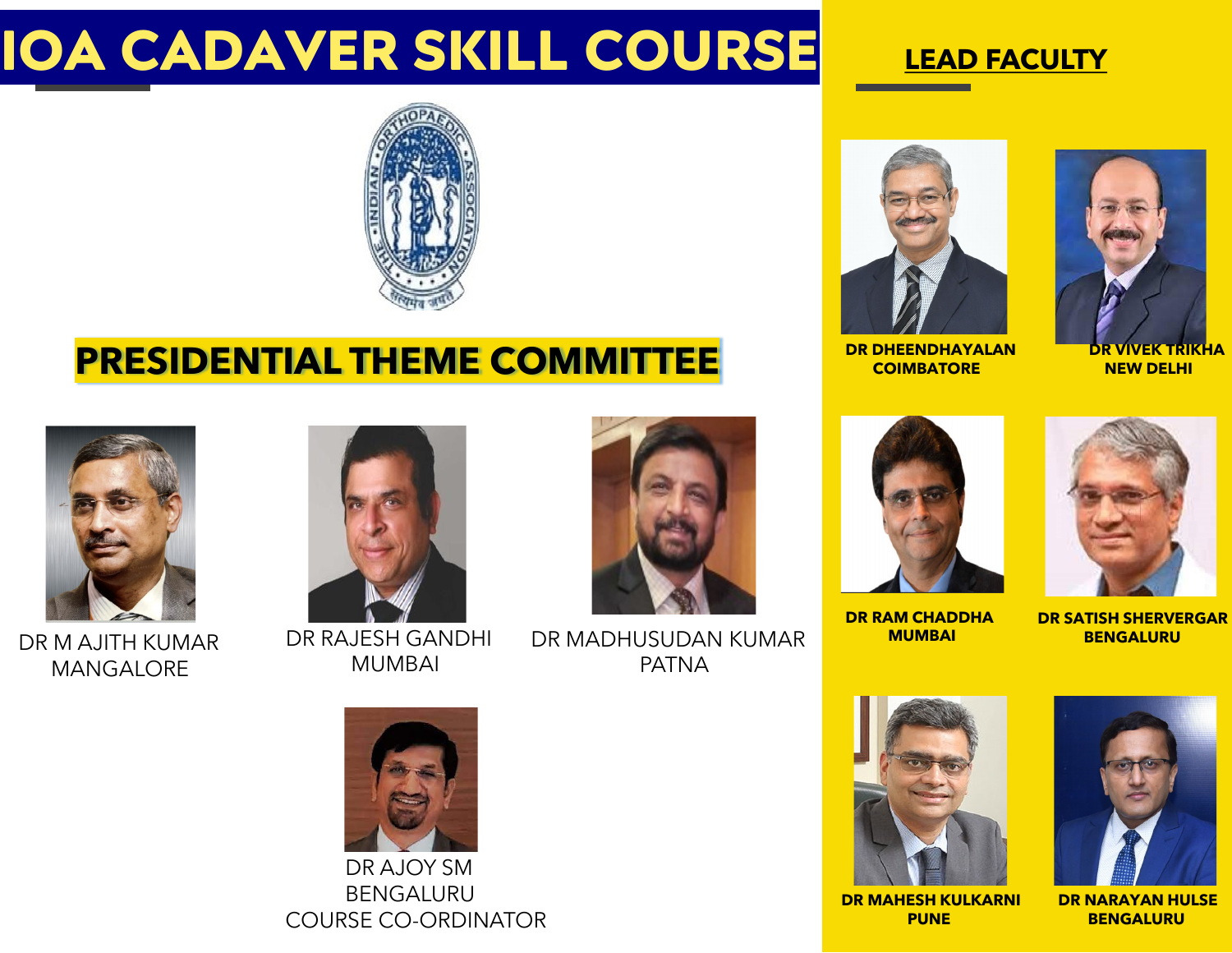# **FACULTY FOR CADAVER SKILL COURSE**



DR UDAY KUMAR



DR BHARAT

DR KVPK RAJU DR AJOY SM



DR AMRIT DR THOMAS





DR CHANDRASHEKHAR DR LAXMIKANTH DR ASHOK









DR NIRANJAN DR DEEPAK INAMDAR



DR<br>RAGHAVENDRAA DR PURUSHOTTAM



DR RAVI KUMAR









DR MADAN DR CHIRAG DR YOGESH K DR MAHESH



#### **UPPER LIMB**

DR. DHEENADHAYALAN DR. UDAY KUMAR DR. NIRANJAN DR. BHARAT KADADI DR. DEEPAK INAMDAR

### **SPINE**

DR. RAM CHADDHA DR. AMRIT MASCHARANUS DR. RAVI KUMAR DR. THOMAS KISHEN

### **THA**

DR. MAHESH KULKARNI DR. CHANDRASHEKHAR DR. LAXMIKANTH DR. ASHOK



DR. VIVEK TRIKHA DR. K V PK RAJU DR.AJOY S M DR.PURUSHOTTAM DR.RAGHAVENDRA

### **ARTHROSCOPY**

DR. SATISH SHERVEGAR DR.NIRANJAN DR. MADAN BALLAL DR. CHIRAG TONSE DR. YOGESH G DR. SANTOSH DR. MOHAN DR.RAHUL

#### **TKA**

DR. CHANDRAMOULI DR. NARAYAN HULSE DR. SHARATH DR. SANTOSH DR. DEEPAK INAMDAR

DR SHARATH DR SANTOSH DR RAHUL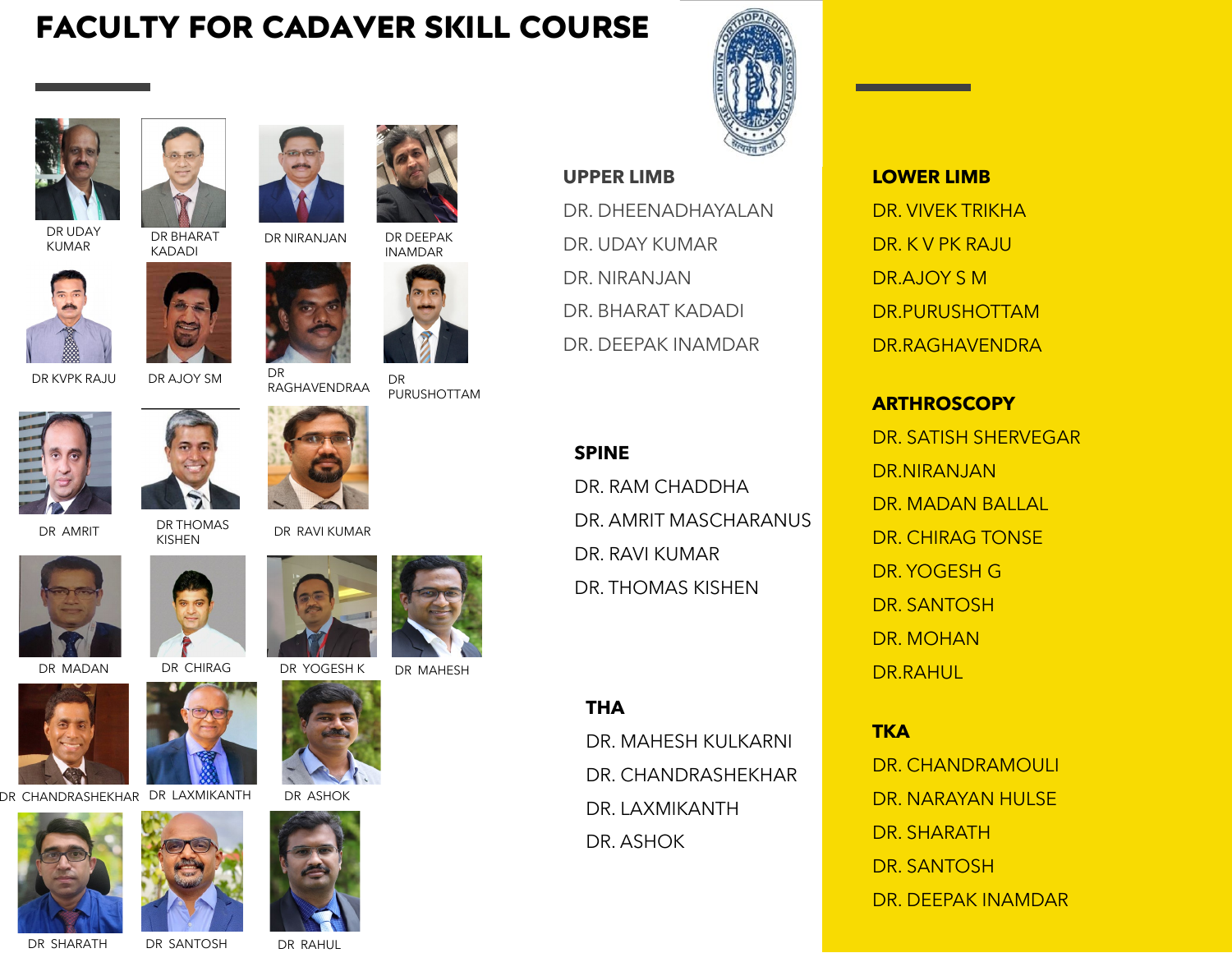# **COURSE FEES :**

**Course fee:**

50,000 INR / Delegate **(IOA MEMBERSHIP MANDATORY)**

# **4 DAY COMPREHENSIVE COURSE WITH EXPERIENCED FACULTY AND ONLY 2 DELEGATES / STATION WITH BONE MODEL WORKSHOPS AND INTERACTIVE SESSIONS AND SOFT SKILLS SESSIONS**



### **Account details :**

account name : MSRUAS – MS Ramaiah Advanced Learning

**Centre** 

Account No – 914010033412174

Bank : Axis Bank

Address of Bank : AXIS BANK, Rajajinagar, Bangalore – 560010

IFSC code : UTIB 0000559

MICR code : 560211017